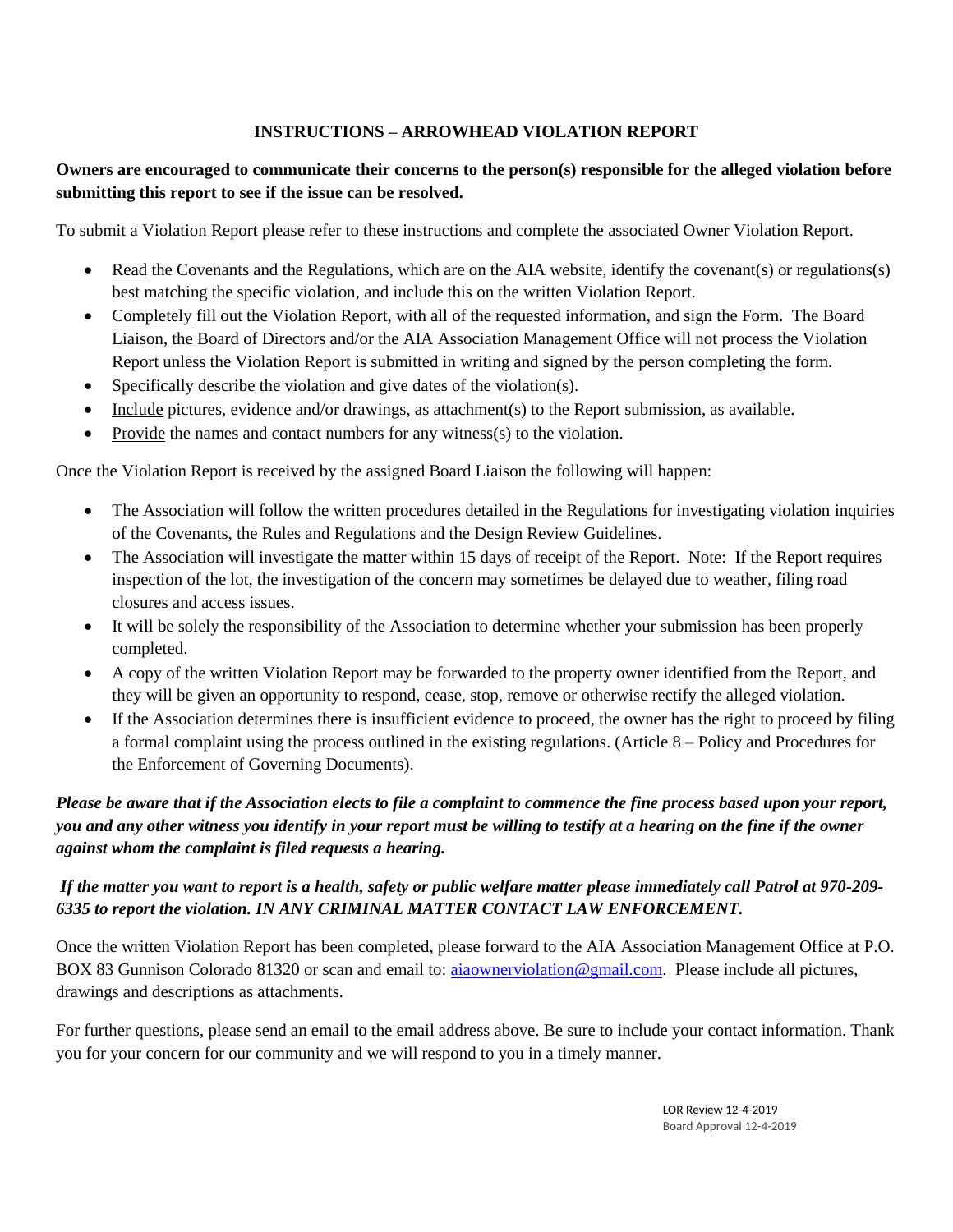# **ARROWHEAD VIOLATION REPORT**

## **FOR FORMAL OR INFORMAL COMPLAINT**

| Your Mailing Address: 1990 March 2014 March 2014 March 2014 March 2014 March 2014 March 2014 March 2014 March 2014 March 2014 March 2014 March 2014 March 2014 March 2014 March 2014 March 2014 March 2014 March 2014 March 20                                                                                           |
|--------------------------------------------------------------------------------------------------------------------------------------------------------------------------------------------------------------------------------------------------------------------------------------------------------------------------|
|                                                                                                                                                                                                                                                                                                                          |
|                                                                                                                                                                                                                                                                                                                          |
|                                                                                                                                                                                                                                                                                                                          |
| Location of Alleged Violation (if known):                                                                                                                                                                                                                                                                                |
| Name of Person Responsible For Alleged Violation (if known):                                                                                                                                                                                                                                                             |
| The undersigned owner hereby submits the following Violation Report:                                                                                                                                                                                                                                                     |
|                                                                                                                                                                                                                                                                                                                          |
| As referenced by violation of the following covenant(s)or regulation(s): (Example: Regulations: Article 6,<br>Section 6 states, in part, "Owners will be responsible for the actions of their pets and must bear in mind that<br>pets running at large constitute a danger to wildlife and other residents and quests"). |
|                                                                                                                                                                                                                                                                                                                          |
|                                                                                                                                                                                                                                                                                                                          |
| Statement: (Example: The owners at the property address shown above have let their dog run loose in the<br>community and the dog has come onto my property without my permission. This has happened multiple times.                                                                                                      |

*I have spoken with the owner but the dog is still running loose).* \_\_\_\_\_\_\_\_\_\_\_\_\_\_\_\_\_\_\_\_\_\_\_\_\_\_\_\_\_\_\_\_\_\_

LOR Review 12-4-2019 Board Approval 12-4-2019